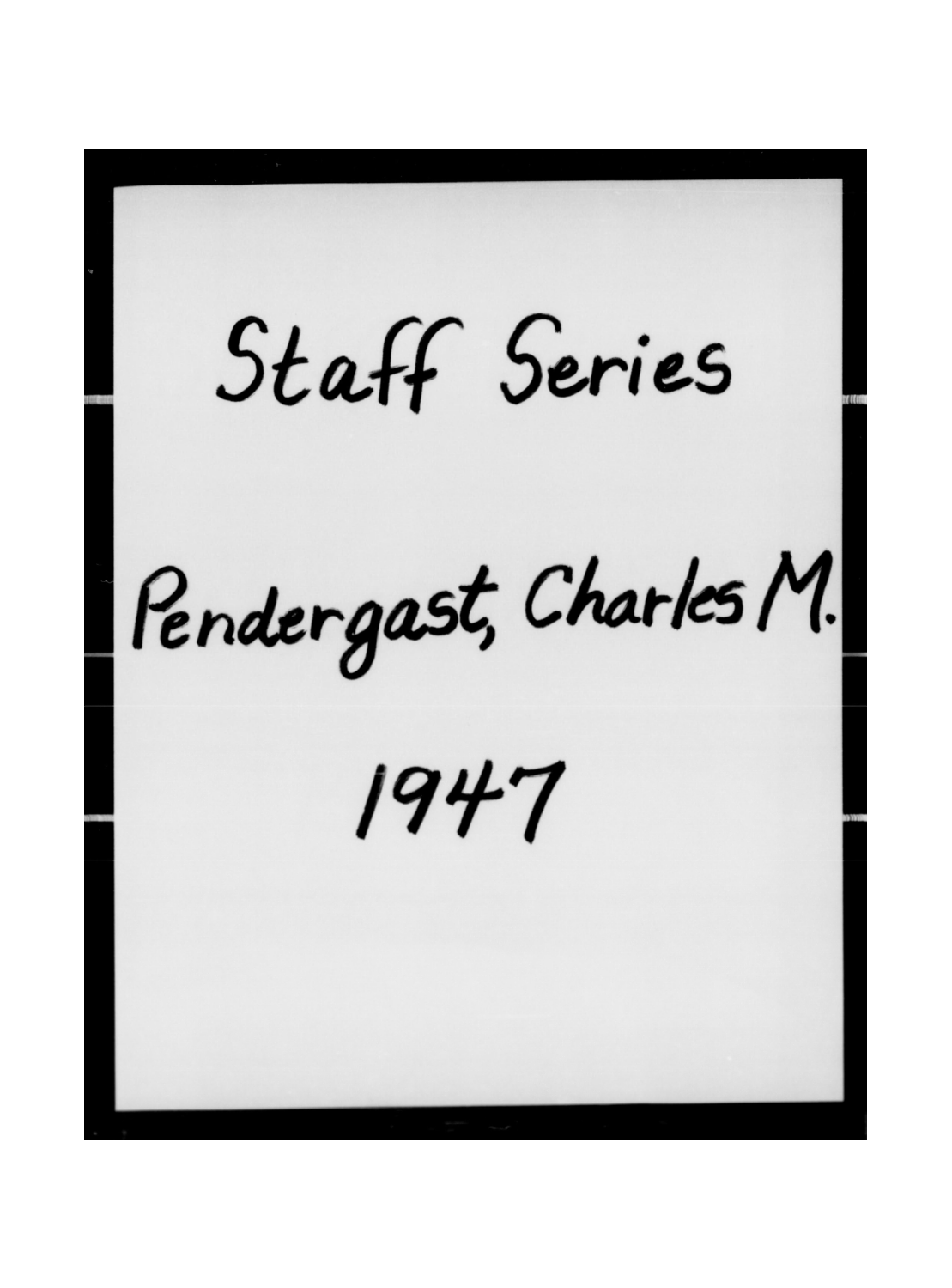December 2, 1947

il (ti

Charles M. Pendergast, General Organizer J Local Union Ho. 667, Teansters Bld.., 1190 "slker Ave., Memphis, Tenn.

Dear Sir and Prother,

Enclosed find copy of letter from the Atlanta Duild-<br>ing and Construction Trades Council in reference to<br>the Coutheastern Building and Construction Trades Conference holdin, it's next meeting in Hirmin ham on Saturday and Sunday, December 13th and 14th, 1947.

If at all possible make arrangements to attend these meetings. Lat ae know if you can arrange your schedule in order to take these in.

With best wishes,

Fraternally yours,

TEF/ Enclosure ACTING FOR DATIEL J. TODIN GETERAL PAESIDENT